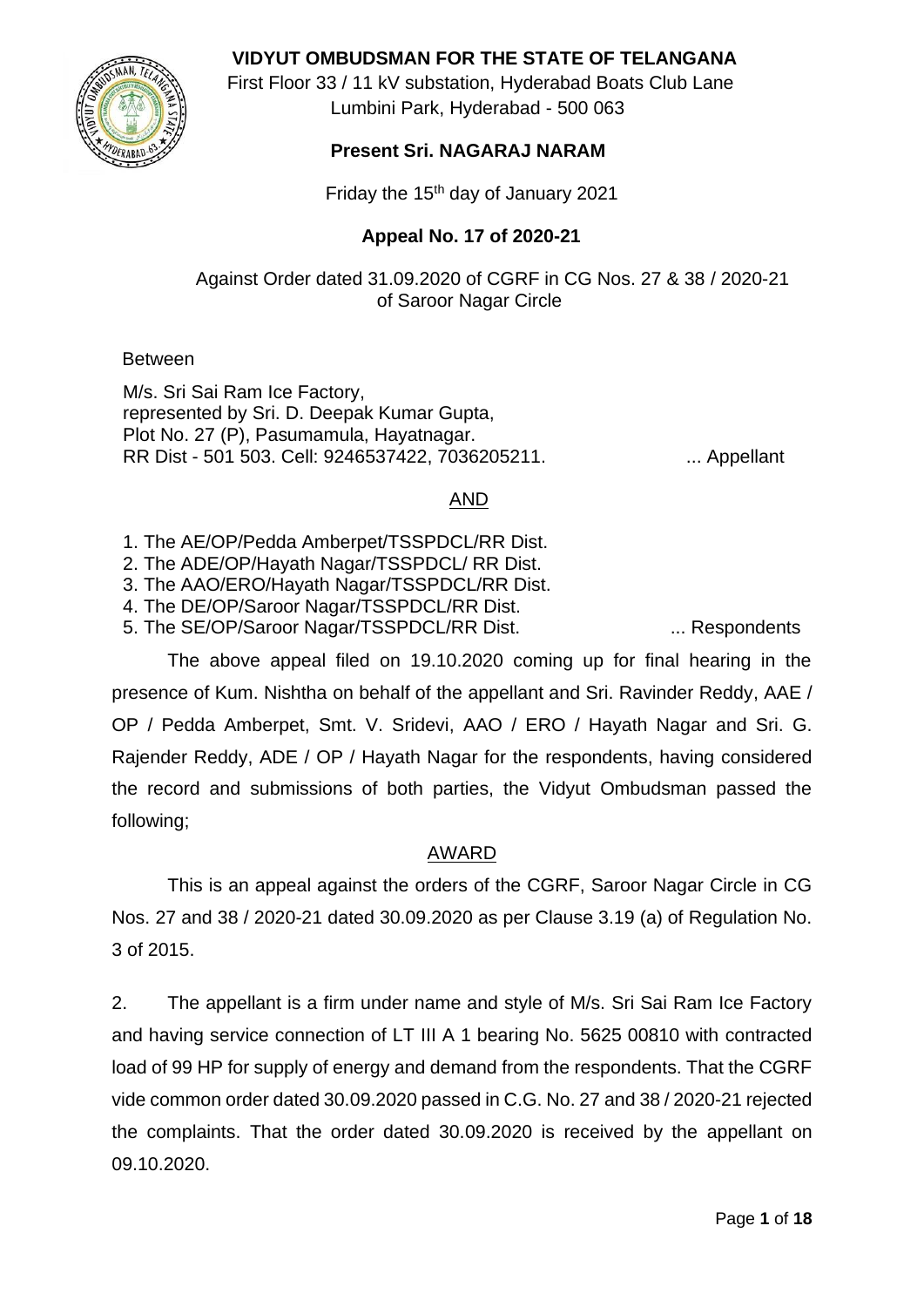3. The representation sought to highlight the appellant is aggrieved by the said common order as the same is rejected without considering and understanding the facts on the record, provisions of law and with predetermined mind. It is also stated that during hearing held on 16.09.2020 Sri Jaya Raj, Chairman, Smt. K Shobha Rani Member (Finance) and Sri. Gajender, Member (Independent) were present. But in the common award dated 30.09.2020 only the names of Chairman and Member mentioned and the name of Member (Independent) is not reflected which is a violation of law and showing the malafide intention of the forum.

4. The respondent No. 3 has raised the consolidated bill for the C.C. Charges under category LT 3 A for the months of April and May 2020 instead of raising the said bill separately for April and May, 2020 billing months. The respondent No. 3 while raising the bill of LT III A Category charged the tariff rates of HT I category. The same violation is done in the month of July, 2020 billing month bill also. It is stated that there is no discrepancy in June, 2020 bill as the respondents claimed the LT tariff rate only. Aggrieved by the said violations this appellant approached before respondent No. 5 on 21.07.2020 which was registered as C. G. No 27 of 2020-21 / Saroornagar Circle.

5. The CGRF has not taken any action on the complaint filed by the appellant on 21.07.2020 and registered as C. G. No. 27/2020-21 / Saroornagar Circle till 07.08.2020 pertaining to the period from April, May and July, 2020 bills. Meanwhile the respondent No. 3 has done the same violation in the month of August, 2020 billing month and issued the bill dated 07.08.2020 hence, the appellant was constrained to approached before the CGRF on 12.08.2020 for August, 2020 bill which was registered by the CGRF as C. G. No. 38 of 2020-21 / Saroor Nagar Circle. The respondent No. 5 has conducted the hearing on 16.09.2020 for both the complaints together, consequently passed the common award dated 30.09.2020.

6. The respondent No. 3 raised the bill for the months of April and May, 2020 for Rs. 1,58,359/-. The appellant while making payment deducted an amount of Rs. 63,844/- towards above said dispute duly intimating to the respondents. In July, 2020 bill the respondent No. 3 has raised the bill for Rs. 2,32,463/-. The appellant while making payment has deducted an amount of Rs. 40,565/- towards above said dispute duly intimating to the respondents. In August, 2020 the respondent No. 3 has raised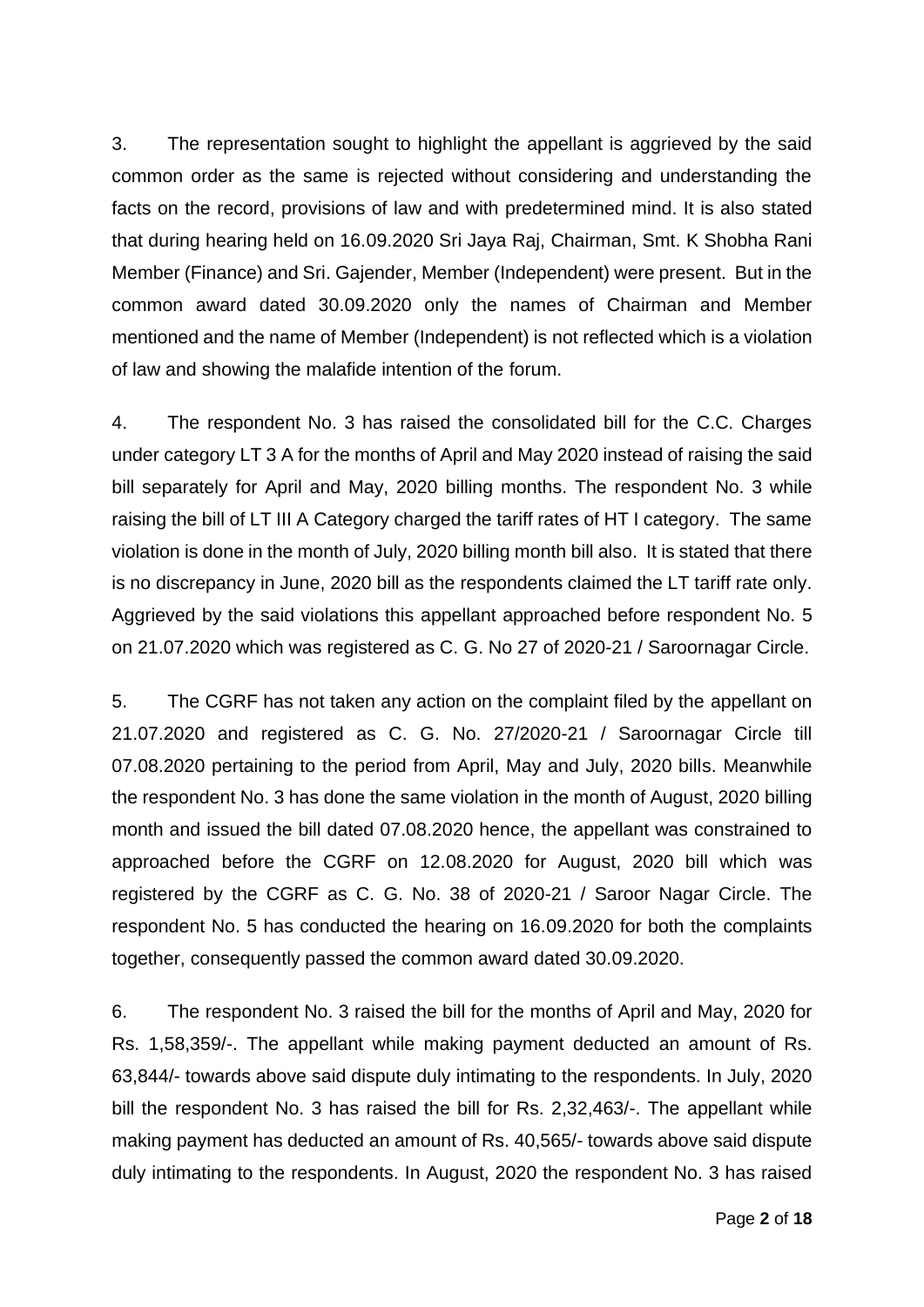the bill for Rs. 2,32,853/-. The appellant while making payment deducted an amount of Rs. 36,651/- towards above said dispute. Thus, amounting to Rs. 1,41,060/- which is pertaining to above disputes.

7. The CGRF while rejecting the said complaints has not considered and understand the facts and grounds on the record, the relevant provisions of GTCS, Electricity Act, 2003 and regulations, legal position of the present complaints. The said facts and grounds are explained once again hereunder for kind consideration of this Authority.

8. The appellant raised the following grounds for consideration.

a) The respondent No. 2 and 3 during the personal hearing held on 16.09.2020 categorically admitted that they have raised the appellant's LT bill with HT Rates as per clause 12.3.3.3 of GTCS. The clause No. 12.3.3.3 of GTCS is stated by the appellant

"Cases where the total connected load is above 75 HP / 56 KW or cases where the total connected load is above 150 HP under LT category III (B). These services will be billed at the HT category in tariff rates from the consumption month in which the unauthorized additional load is detected till such additional load is removed and got inspected by the Designated officer of the company"

In view of the above highlighted word Connected Load the Clause No. 12.3.3.3 is applicable to LT consumer where the total connected load is above 75 HP / 56 KW or 150 HP under LT category III (B) whereas the appellant service connection is LT III A. It is to be noted at this juncture that this particular clause is applicable only when the connected load is detected. Whereas in this particular case when the RMD is increased the HT tariff rate are imposed in LT Bill in violation of clause 3.4.1 of GTCS for which the respondents are not entitled to do so unilaterally.

b) The respondent No. 2 on 13.5.2020 inspected the premises of the appellant and gave a report on 22.05.2020 vide its letter No. 189 dated 22.05.2020 and confirmed the connected load of 94.91 HP which is less than the threshold limit of 100 HP as prescribed in clause No. 7.3 and clause 7.16 of tariff order of financial year 2018-19 dated 27.03.2018 for LT Supply passed by the Hon'ble Commission.

c) The respondent No. 2 and 3 cannot issue the consolidate bill for two months even though they issued the single bill for April and May, 2020 consumption;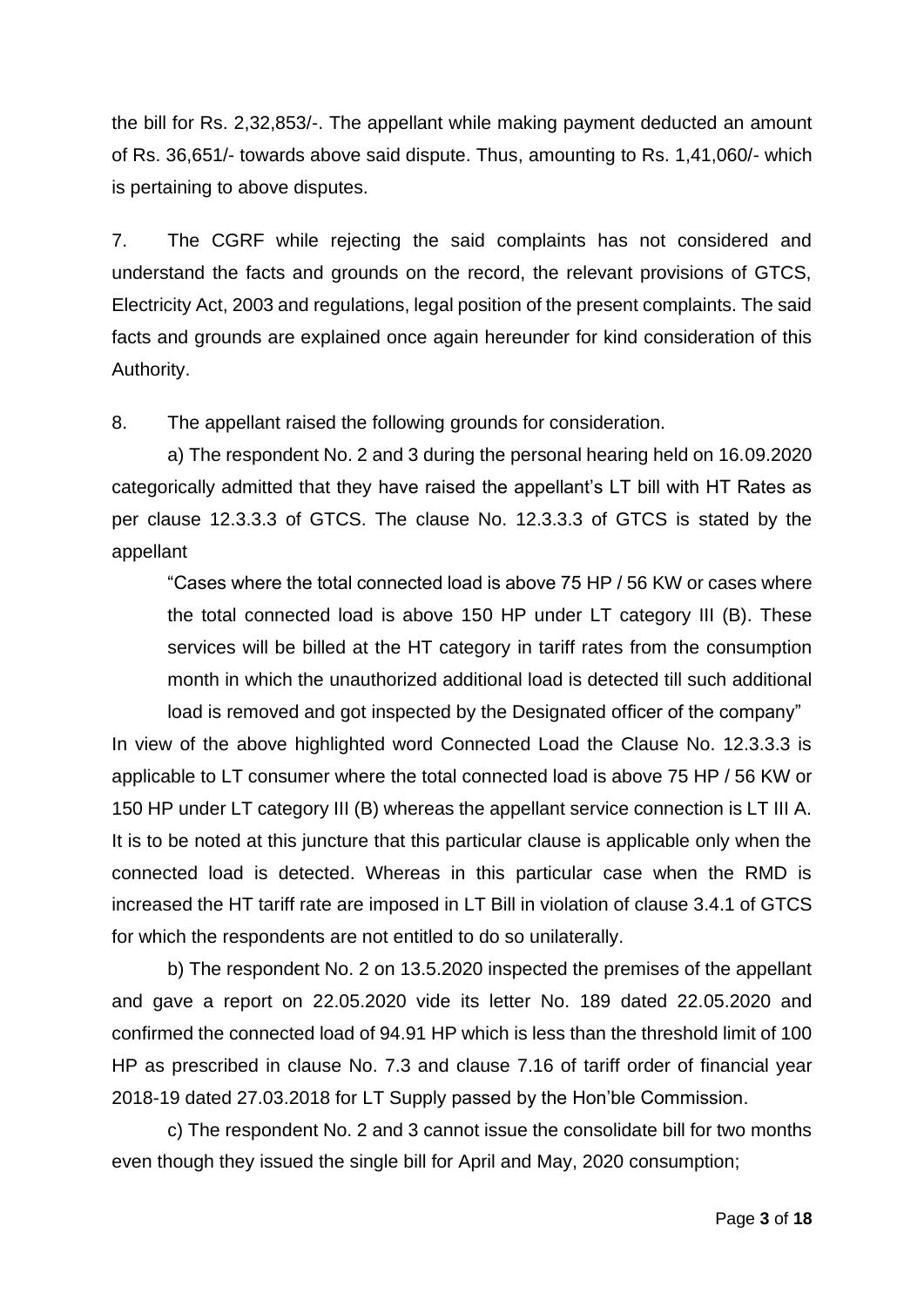d) There is no provision in the tariff order or regulation to claim HT tariff rates in LT bill; The respondents cannot change the category of the consumer on monthly basis more specifically based on the RMD; and

e) In April and May, 2020 bill the respondents claimed Rs. 1,560/- per KVA on 0.79 KVA which is a violation of tariff rates approved by the Hon'ble Commission. During August, 2020 bill the RMD is 71.14 KVA or 94.85 HP even though the HT tariff rate are applied in LT bill. In view of the above stated facts, the appellant pray to this this authority to pass an award / orders:-

9. The appellant sought orders under clauses 3.35 and 3.41 of Regulation 3 of 2015:

1) 'Not to disconnect power supply of the appellant for non payment of Rs. 1,41,060/- pertaining to April, May, July and August, 2020 Billing Months bills pending final decision by this Hon'ble Authority in the present appeal.

2) To set aside the common award passed by Respondent No. 5 dated 30.9.2020 of C.G. No. 27 & 38 / 2020-21/Saroornagar Circle;

3) To set aside an excess claim of Rs. 1,41,060/- pertaining to April, May, July and August, 2020 Billing Months bills claimed with HT Tariff Rates in LT bill; 4) To issue April and May, 2020 bills separately;

10. The respondents submitted their reply through the respondent No. 2 in the letter dated 03.11.2020 stating as follows:-

a) The consumer has given a complaint to the CGRF for setting aside the bill raised against the SC No. 5625 00810 claiming that the bill was not given in the appropriate category. Accordingly, submissions were made to the CGRF and the forum has passed order rejecting the consumer's complaint holding that the bill was proper and not in violation of GTCS or the tariff order given by Hon'ble Commission. Aggrieved by the order the consumer has made the representation to this authority.

b) This authority had passed interim order on 19.10.2020 directing the respondents not to take any coercive action until disposal of the appeal on payment of 50% of the demanded amount. They stated that the consumer has not paid the amount so far which amounts to full disobedience. Therefore, they requested this authority to direct the consumer to pay the 50% of the disputed amount.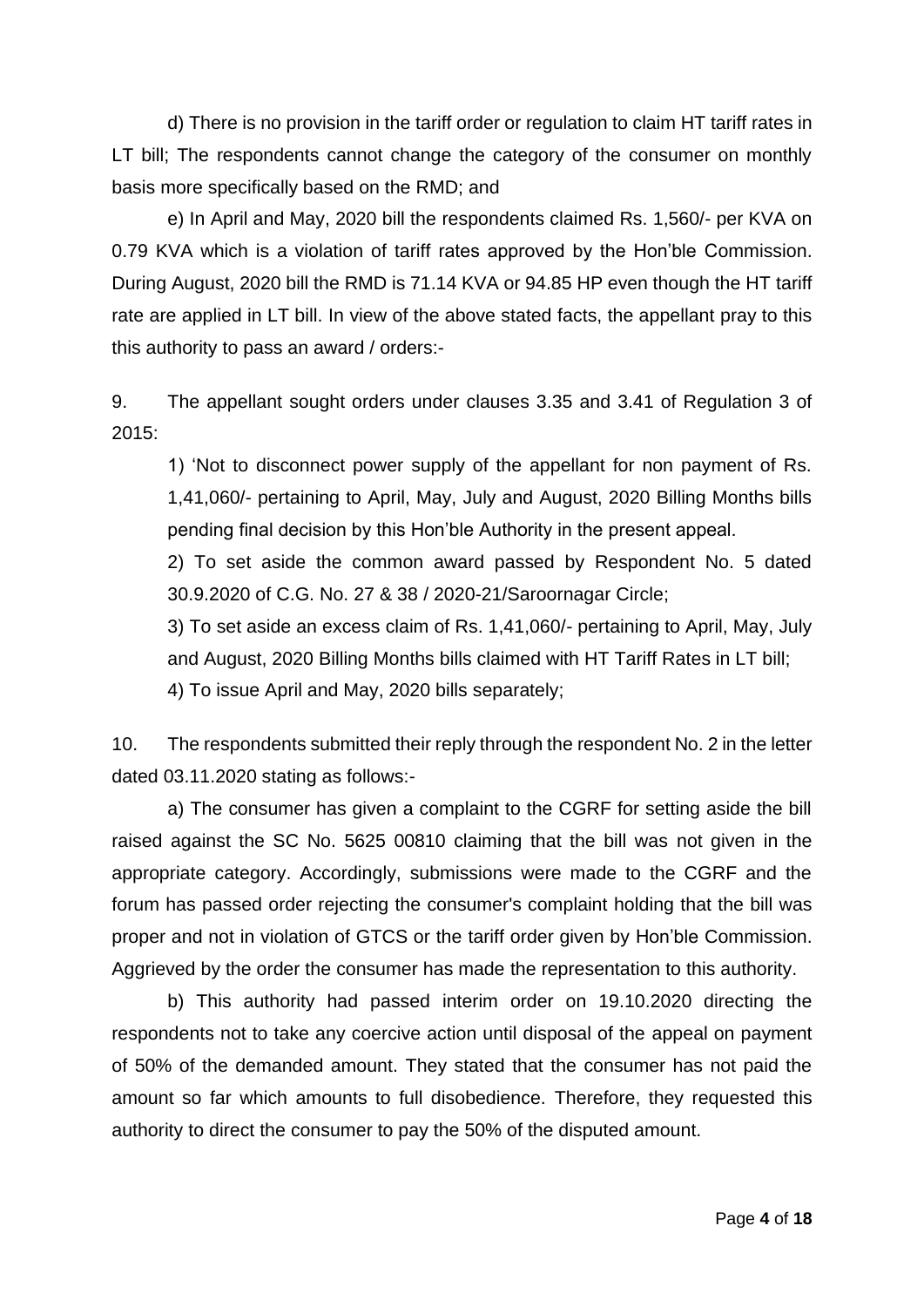c) They stated that in the month of May on 07.05.2020 the consumer was given a bill for 15454 units and it is observed that the MD in KVA is 100.05 HP. Since the consumer's contracted load is 99 HP and the RMD has exceeded 100 HP the consumer was billed in HT category I as per the clause No.12.3.3.3 of GTCS. Subsequently the billing tariff was changed from LT category III A 1 to HT category I since the consumer has exceeded the contracted load of 99 HP and above 100 HP.

d) The consumer gave representation to review the load recorded citing problems in the machinery and capacitors. The service was inspected and the connected load was found to 94.91 HP. A report was submitted to the CGM / Revenue / TSSPDCL through AAO / ERO / Hayathnagar recommending removal of HT flag in billing on 22.05.2020. The same was approved by the CGM / Revenue / TSSPDCL. The flag was updated to LT category III A 1 in EBS in the month of June 2020. The consumer was advised to look after the machinery and capacitors as the failure or malfunction may result in high power consumption and high demand.

e) In the month of July at the time of billing it is observed that the RMD is 104.91 HP. Since the maximum demand recorded has exceeded 100 HP the consumer was billed in HT Category I.

f) The consumer has expressed doubts over the performance of the meter and has paid a challenge test fee for testing of the meter vide CC906202091097 dated 13.07.2020. The meter is tested by the ADE / HT meters / Saroor Nagar Circle on 13.07.2020. The meter was tested and found performing satisfactorily. The history of the last 12 maximum demands is stored in the meter. The same was downloaded and the following are the last 12 MDs recorded in the meter as per the MRI data downloaded.

| Date       | MD Recorded in<br><b>KVA</b> | Multiplication<br>factor | MD recorded in<br>HP (KVA*2/0.75) |
|------------|------------------------------|--------------------------|-----------------------------------|
| 13.07.2020 | 35.1783                      | 2                        | 93.81                             |
| 28.06.2020 | 35.9382                      | 2                        | 95.84                             |
| 15.06.2020 | 39.339                       | $\overline{2}$           | 104.90                            |
| 26.05.2020 | 35.3293                      | $\overline{2}$           | 94.21                             |
| 08.05.2020 | 36.5689                      | $\overline{2}$           | 97.52                             |
| 07.05.2020 | 34.9829                      | 2                        | 93.29                             |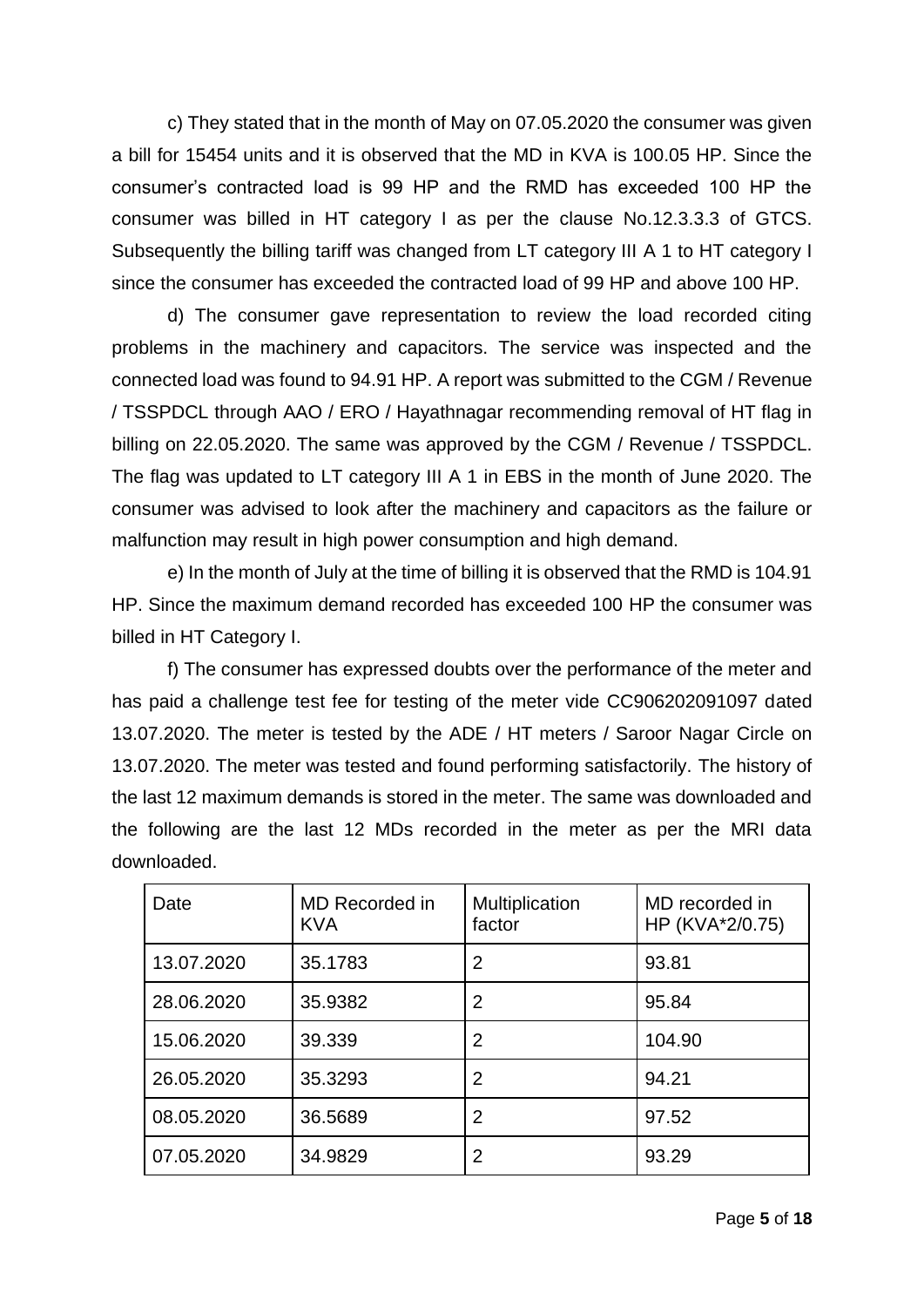| 20.04.2020 | 6.6152  | $\overline{2}$ | 17.64  |
|------------|---------|----------------|--------|
| 06.03.2020 | 37.5212 | 2              | 100.06 |
| 01.03.2020 | 35.276  | 2              | 94.07  |
| 09.02.2020 | 33.661  | 2              | 89.76  |
| 29.01.2020 | 34.0763 | $\overline{2}$ | 90.87  |
| 19.01.2020 | 33.7716 | 2              | 90.06  |

g) The dates mentioned in the table are the occurrences of the maximum demand recorded / detected by the energy meter and as per the stored data downloaded on 25.08.2020 from the meter. The consumer has exceeded the maximum demand in the month of March after billing was taken on 06.03.2020. In the month of April provisional bill was issued as per the Hon'ble Commission's guidelines following the lockdown norms. In the month of May the readings were taken and bill was issued for two billing months as per the readings. Since the consumer has exceeded the MD in the month of March the billing tariff is changed to the appropriate category for both the months. As per the approval given by CGM / Revenue / TSSPDCL the billing category was changed in the month of May 2020 and in the month of June the consumer was billed under LT Category III A 1. The MD recorded was 73.14 KVA (97.52HP) which is below the contracted load of 99HP.

h) In the month of July' 2020 the recorded MD was 104.91 HP which is exceeding the threshold of 100 HP and accordingly the bill was given under HT category I. The consumer was given a bill under HT Category I since there is a violation of the contractual agreement between TSSPDCL and the consumer. The consumer has taken permission for utilisation of a connected / contracted load of 99HP. The consumer is well aware of the fact that any excess loads utilised will attract penalties.

i) The consumer has in fact exceeded the contracted load previously and a development charges case was booked for a total of 108 HP. The consumer has acknowledged the load by paying the case amount. The additional load was updated in the month of December' 2019. The consumer has represented to reduce the load to 99HP. A recommendation was made accordingly and the load was reduced by DE / OP / Saroor Nagar designated officer for the appeal in the cases of development charges.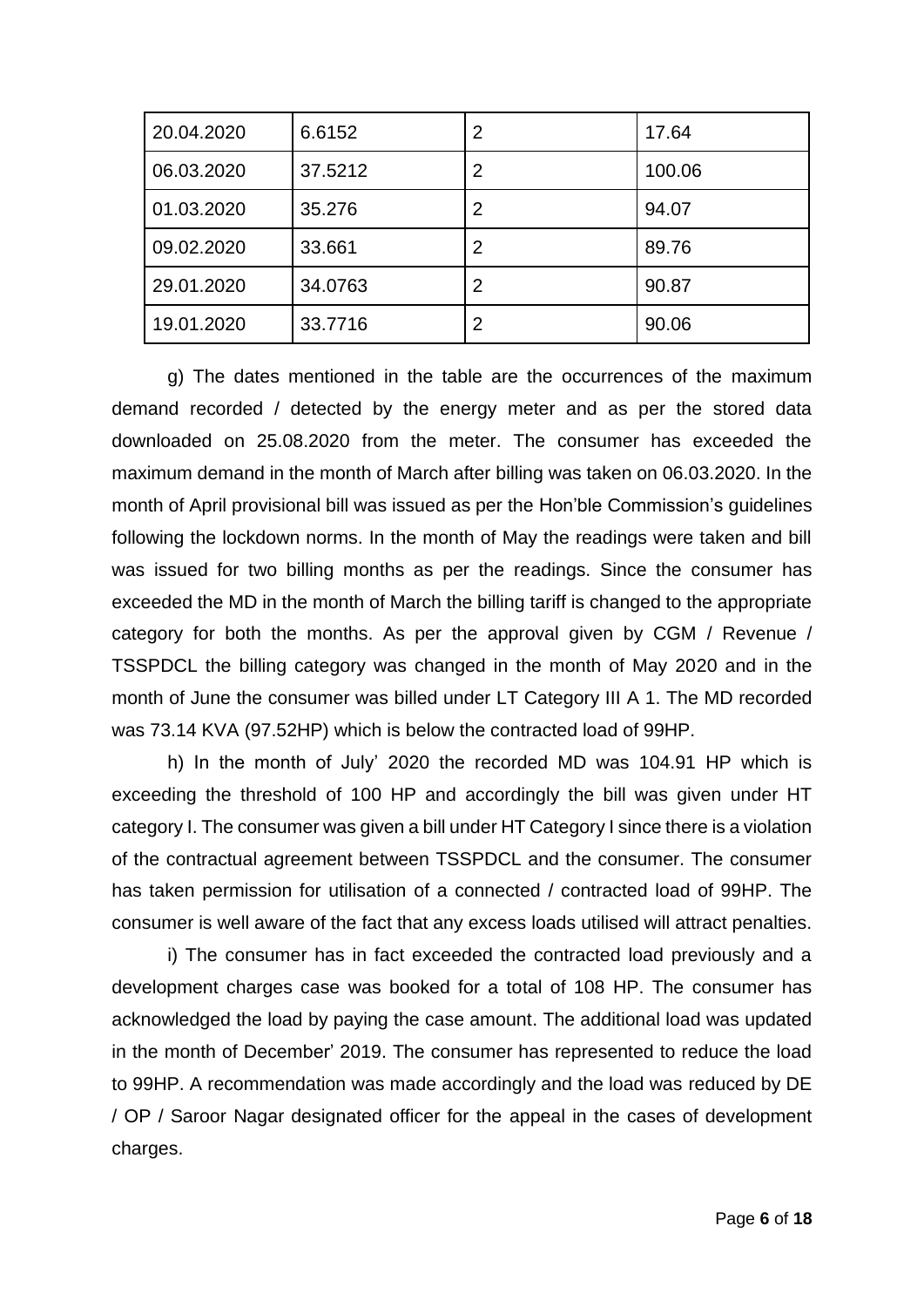j) In the development charges case, the consumer is given one time option to remove the excess load and if in any future instance the consumer exceeds the connected / contracted load the load cannot be reviewed and the consumer has to pay the necessary charges and regularise the unauthorised load. The consumer of the service No. 5625 00810 is well aware of this aspect. In the month of May' 2020 the consumer made a request to review the load after the category is changed from LT III A 1 to HT Category I on account of excess load utilised, citing technical reasons like failure of capacitor and malfunction of the motors, the report was sent to CGM / Revenue / TSSPDCL for removal of the HT flag. The report was sent to CGM / Revenue / TSSPDCL has given permission to remove the flag and in the month of June the bill was given in LT Category III A 1. The consumer is made well aware of the fact that further requests for review of load will not be considered. Again, in the month of July 2020 the consumer has exceeded the contracted load which attracted penalties as well as category change that is from LT Category II to HT Category I.

k) The consumer again approached the office of the ADE / OP / Hayath Nagar for review of the load citing unknown reasons which was rejected stating that the consumer has exhausted all the options. The clause No.12.3.3.3 states that " cases where the total connected load is above 75 HP / 56 KW or cases where..., will be billed at the HT category I tariff rates from the consumption month in which the unauthorised load is detected…."

l) The consumer SC No. 5625 00810 has exceeded the contracted load of 74 HP on recorded MD of 108 HP on 06.04.2011 exceeded contracted load of 99 HP on 06.03.2020 with recorded MD of 100.05 HO and again on 15.06.2020 recorded MD of 104.9 HP the consumer was found to exceed the contracted load in all the three cases and the load was detected by the energy meter installed in the consumer premises.

m) There is no violation of regulations or tariff order passed by the Hon'ble Commission. It is the duty of the consumer to maintain the load and he is well informed that if the MD exceeds 100 HP the bill will be served in HT Category. In the month of May' 2020 the consumer has said that the MD exceeded because of internal fault but the reason for excess MD at the time of billing in July 2020 is not known. The consumer was well informed to maintain the load within the contracted load.

11. The appellant filed the written arguments and stated thus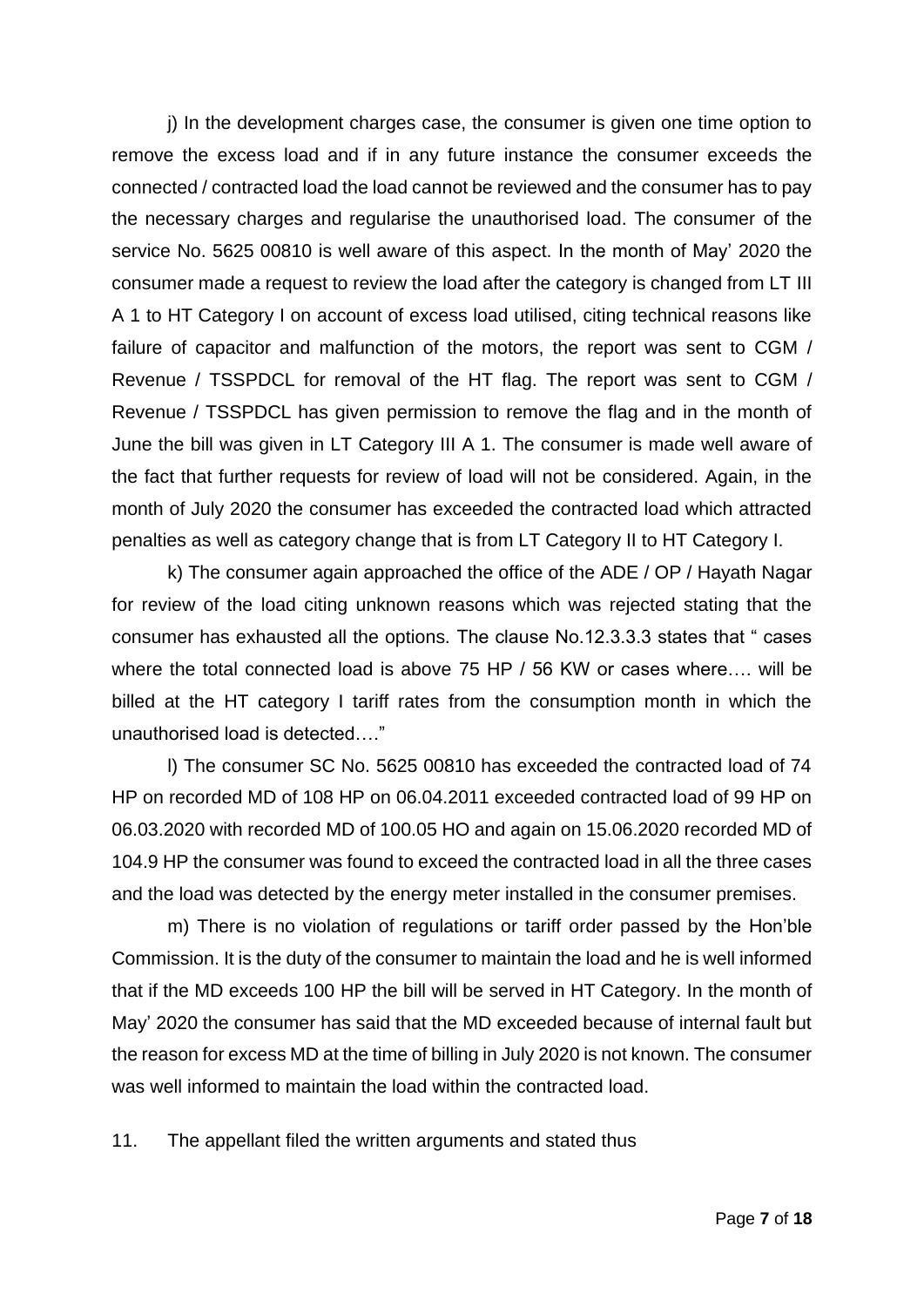a) The respondent No. 2 admitted before CGRF that "….. Since the consumer contracted load is 99 HP and the MD has exceeded 100 HP the consumer was billed in HT cat I accordingly to the tariff applicable. Consequently, the billing tariff is changed from LT cat III A 1 to HT cat I since the consumer has exceeded the contracted load of 99 HP and above 100 HP. In the month of July, 2020 the RMD recorded 78.68 KVA that is 104.91 HP crossing the LT loads due to which the HT Flag was automatically flagged, as per the billing software developed by the corporate office EBS team as per GTCS clause No. 12.3.3.3 and as per tariff order for FY 2018-19 Part A, LT tariffs. The bills were issued in HT Category rates from July, 2020 onwards."

b) It is pertinent to note that the clause 12.3.3.3 of GTCS applicable to the LT category III (B) only when the unauthorized connected load is found more than 100 HP or 150 HP. The clause 12.3.3.3 is extracted hereunder for ready reference of this Hon'ble Authority duly highlighting the words "Connected Load" and "Unauthorised additional load is detected till such additional load is removed."

"12.3.3.3 Cases where the total connected load is above 75 HP / 56 KW or cases where the total connected load is above 150 HP under LT Category III (B). These services will be billed at the HT Category I tariff rates from the consumption month in which the unauthorised load is detected till such additional load is removed and got inspected by the designated officer of the Company."

c) In the present appeal the appellant is a consumer of category LT III (A) 1 and connected load is 94.91 HP which was confirmed by the respondent No. 2 vide letter No. 189 dated 22.05.2020 and also admitted before respondent No. 5 in the counter. Consequently, no unauthorised additional connected load is detected.

d) As per Clause 7.3 of Part A LT Tariff of tariff order for FY 2018-19 contracted load upto 75 KW / 100 HP will be treated as LT, for LT III A 1 Industry Category. There is no such provision in Part A that when the RMD is crossed 100 HP the HT flag is to be flagged automatically and HT tariff rates to be charged in LT bill. The respondent No. 2 is not authorized to change the category based on the RMD on a monthly basis unilaterally in violation of procedure laid down in clause 3.4.1 of GTCS. Hence, the claim of HT tariff rates in LT bill is illegal. It is pertinent to note that this Hon'ble Authority in its award dated 11.11.2014 of Appeal No. 59 of 2014 in Para No. 11 held that the respondent officers have to follow the due process of reclassification as provided for in clause 3.4.1 of GTCS."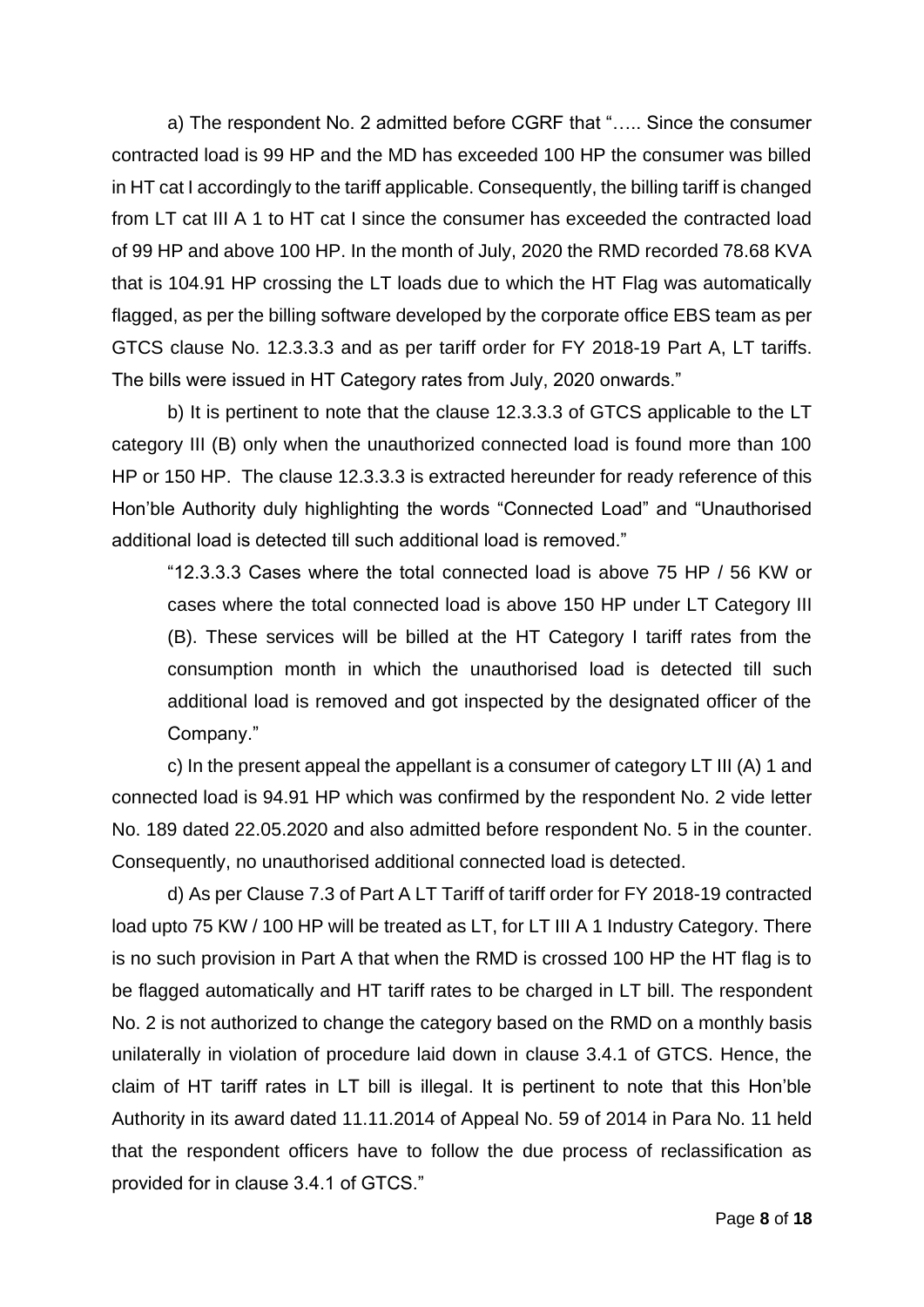e) The Hon'ble High Court of Judicature at Hyderabad for the State of Telangana and Andhra Pradesh in its order dated 29.02.2016 passed in W. P. No. 6493 of 2016 held that "…….. in order to determine this question, a prior notice is very much necessary." In the above mentioned order the Hon'ble Court also held that "….. As this procedure is not followed by the respondents, the impugned bills are set-aside." The respondent No. 2 cannot issue the consolidated bill for April and May, 2020 hence, the bill has to be revised and issue two separate bills for April and May, 2020. The respondent No. 2 claimed fixed charges at the rate of Rs. 1,560/- per KVA on 0.79 KVA in April and May, 2020 bill, which is illegal.

f) During August, 2020 the RMD is 71.14 KVA equivalent to 94.85 HP which is well within the threshold limit of 100 HP as prescribed in tariff order even though the respondent No. 2 claimed HT tariff rates in LT bill which is illegal. Hence, the appellant pray to this Hon'ble Authority to allow the appeal as prayed for.

12. The respondents further through the respondent No. 3 submitted their written submissions on 03.11.2020 stating as follows:-

a) The development charges case was booked against the service No. 5625 00810 in the month of June' 2011 for an additional load of 34 HP to the existing load of 74 HP making a total load of 108 HP. The consumer has paid the development charges and security deposit amounts vide PR No.28032 dt.03.02.2012, later the load was updated to 99 HP in EBS.

b) In the month of November' 2019 as per the instructions issued by CGM (Rev) / TSSPDCL, the difference load of 9HP in EBS was updated duly verifying the payments as the consumer paid for a total 34 HP in 2012. FAO was issued in December' 2019 and as per FAO orders, the load was reduced duly transferring the excess paid DC amounts to CC charges vide journal entry No. 102 of December' 2019.

c) In the month of May 2020 the RMD recorded is 75.04 KVA that is 100.05 HP, as the load crossed 100 HP, HT flag was automatically marked in EBS and billed in HT category. The ADE / OP / Hayathnagar has requested for removal of HT flag in EBS and a same was addressed to SE / OP / SRNR requested to arrange for removal of HT flag in EBS. The HT flag was removed in the EBS in the month of May 2020 and June 2020 and bill was issued for 99 HP load in LT Category III A 1.

d) In the month of July 2020 the RMD recorded was 78.68 KVA that is 104.91 HP crossing the LT loads due to which HT flag was automatically placed as per the as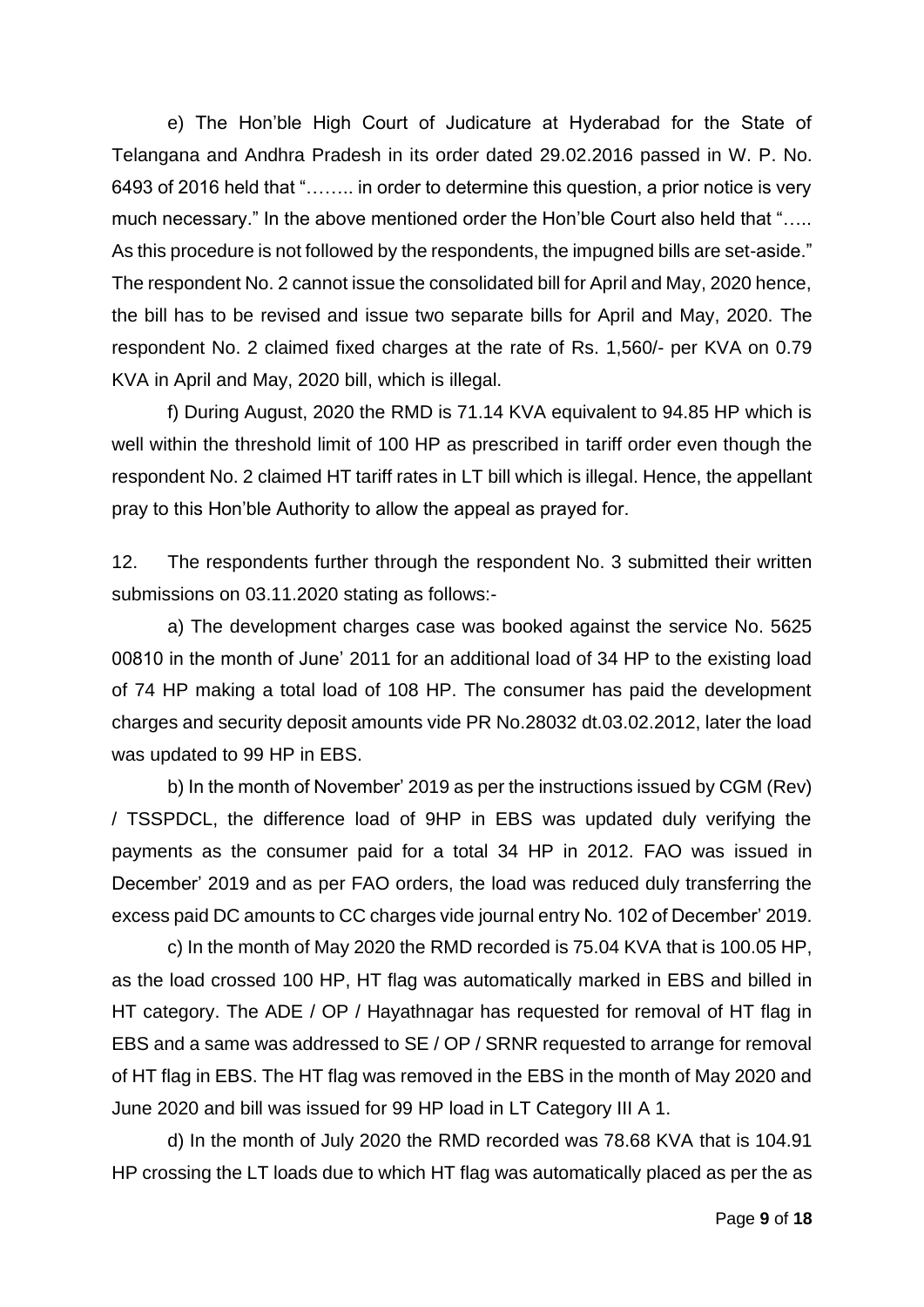per clause No. 12.3.3 of GTCS as also retail supply tariffs for FY 2018-19. The bills were raised in HT category rates from July 2020 onwards. Further it is stated that the bills were issued for the months of April 2020 and May 2020 during the lockdown period as per Hon'ble Commission's guidelines.

13. The appellant further submitted a memo dated 07.11.2020 stating as follows:-

a) The Hon'ble Authority during personal hearing held on 04.11.2020 directed the appellant to file the compliance of interim order dated 19.10.2020, the details of RMD of preceding twelve billing months and tariff provision. The appellant has submitted the cheque of Rs. 70,000/- (Rupees Seventy thousand only) before the respondent No. 2 vide letter No. SSRIF / F. A. No 17 of 2020 / dated 5.11.2020 towards 50% deposit of disputed amount.

b) Further, the appellant has filed the letter No. SSRIF / F. A. No 17 of 2020 / dated 05.11.2020 in respect of details of RMD pertaining to the period from September, 2019 to October, 2020 billing months and tariff provision. Once again it is pertinent to note that the respondent No. 2 has issued the bill No. 574 dated 07.05.2020 pertaining to the period from 06.03.2020 to 07.05.2020, 75.04 KVA equal to 100.05 HP whereas the actual maximum demand consumption was 73.49 KVA equal to 97.99 HP.

c) In view of the above said mistake / discrepancy the claim of fixed charges on 75.04 KVA or 100.05 HP instead of 73.49 KVA or 97.99 HP during the period from 06.03.2020 to 07.05.2020 vide bill No. 574 dated 07.05.2020 with HT tariff rate by the respondent No. 2 is not correct and illegal. Hence, liable to be set aside. It is respectfully submitted that the directions of this Hon'ble Authority are complied with.

14. This authority had made an attempt to resolve the issue and noticing the stand taken by either parry, heard both sides. In the face of the said contentions by both sides the following issues that fell for consideration and the same are framed as under.

1. Whether, the appellant is entitled to relief as claimed by it.

2. What are the implications of interpretation clause 12.3.3 and clause 3.4.1

3. If not for what relief the appellant is entitled to

Issue Nos.1 & 2

15. Since the issues 1 and 2 are interlinked the same are dealt with simultaneously.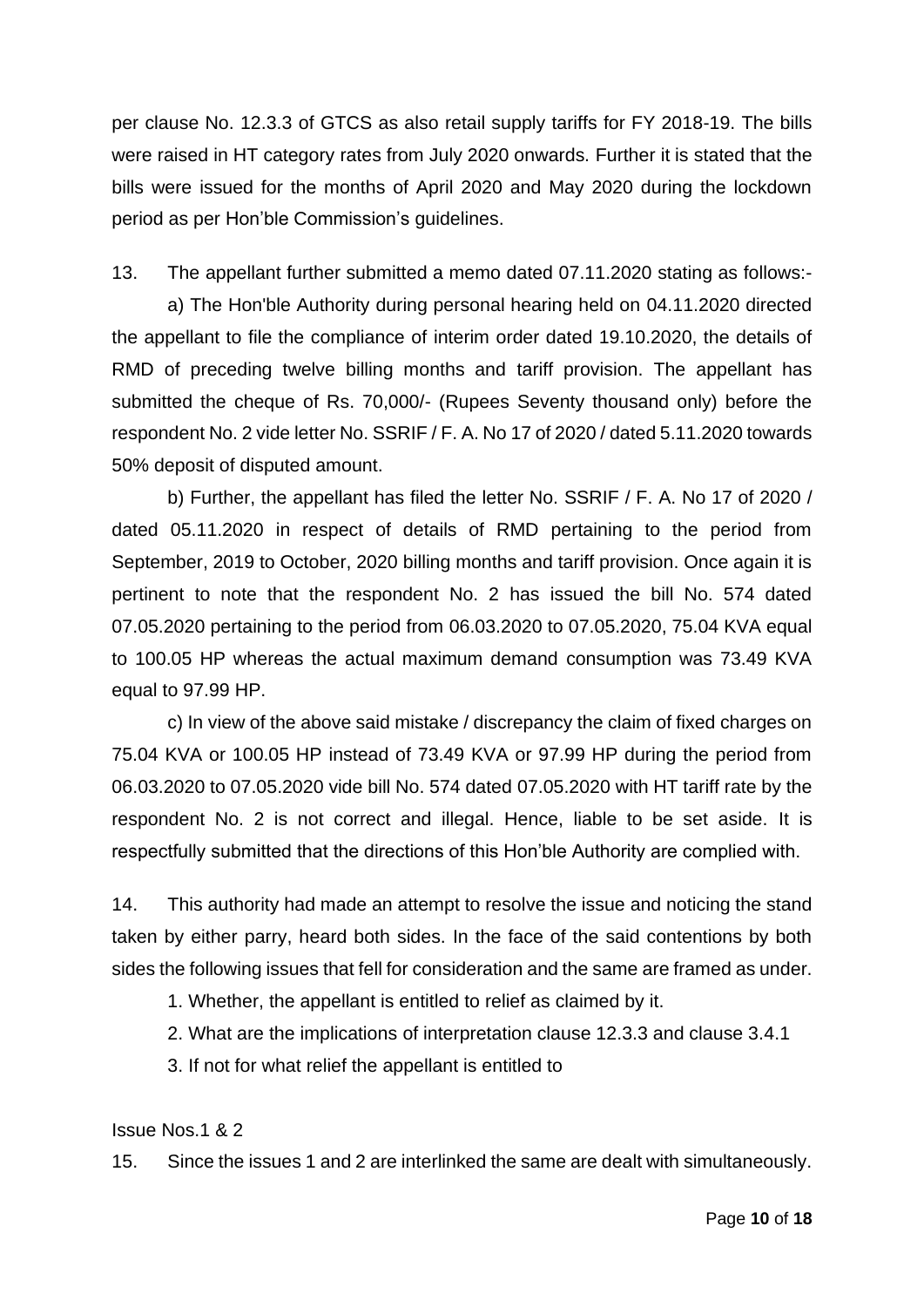16. The appellant has pleaded to set aside the common award passed by the CGRF on 30.09.2020 in CG No.27 and 38 / 2020-21 / Saroor Nagar Circle under clause 3.35 of Regulation 3 of 2015 and consequently set aside an excess claim of Rs 1,41,060/- pertaining to April, May, July and August 2020 billing months claimed under HT tariff rates. Also the consumer sought directions for issue of bills for the months of April and May separately and any such order or orders as deemed fit by the authority.

17. On the other hand the respondents submitted that consequent to recorded maximum demand of 100.05 HP in the month of May against the contracted demand of 99 HP and exceeding 100 HP qualifies for billing in HT I Category as per the clause 12.3.3.3 of GTCS. There after the billing tariff was changed from LT Category III to HT category I. Based on the consumer representation to review the connected load an inspection was conducted and found the connected load to be 94.91 HP. Subsequently a proposal was submitted to CGM / Revenue / TSSPDCL recommending for removal of HT slab in billing on 22.05.2020. The proposal was approved by the CGM / Revenue / TSSPDCL and LT category III was regained in the billing data in the month of June 2020. The raise in RMD was attributed to the machinery and capacitors problem used by the appellant and hence the respondents advised to take steps so that the machinery and capacitors are properly functioning in order to avoid the high consumption in demand. The issue surfaced again in the month of July and the RMD was recorded as 104.91 HP. As the RMD has exceeded 100 HP the billing was again converted to HT Category I.

18. Before adverting to the rival claims and counter statements it may be necessary to notice the provisions of the terms and conditions of supply as also observations in the tariff order passed by the Hon'ble ERC. Clause 12.3.3. of the general terms and conditions of supply has already been extracted by the rival parties. Reliance is placed on clause 3.4.1 also. It may also be appropriate to notice the observations of the Hon'ble TSERC in the tariff order for the year 2018 – 2019.

*Clause 3.4.1 of general terms and conditions of supply*  "**3.4 Reclassification of consumer category:**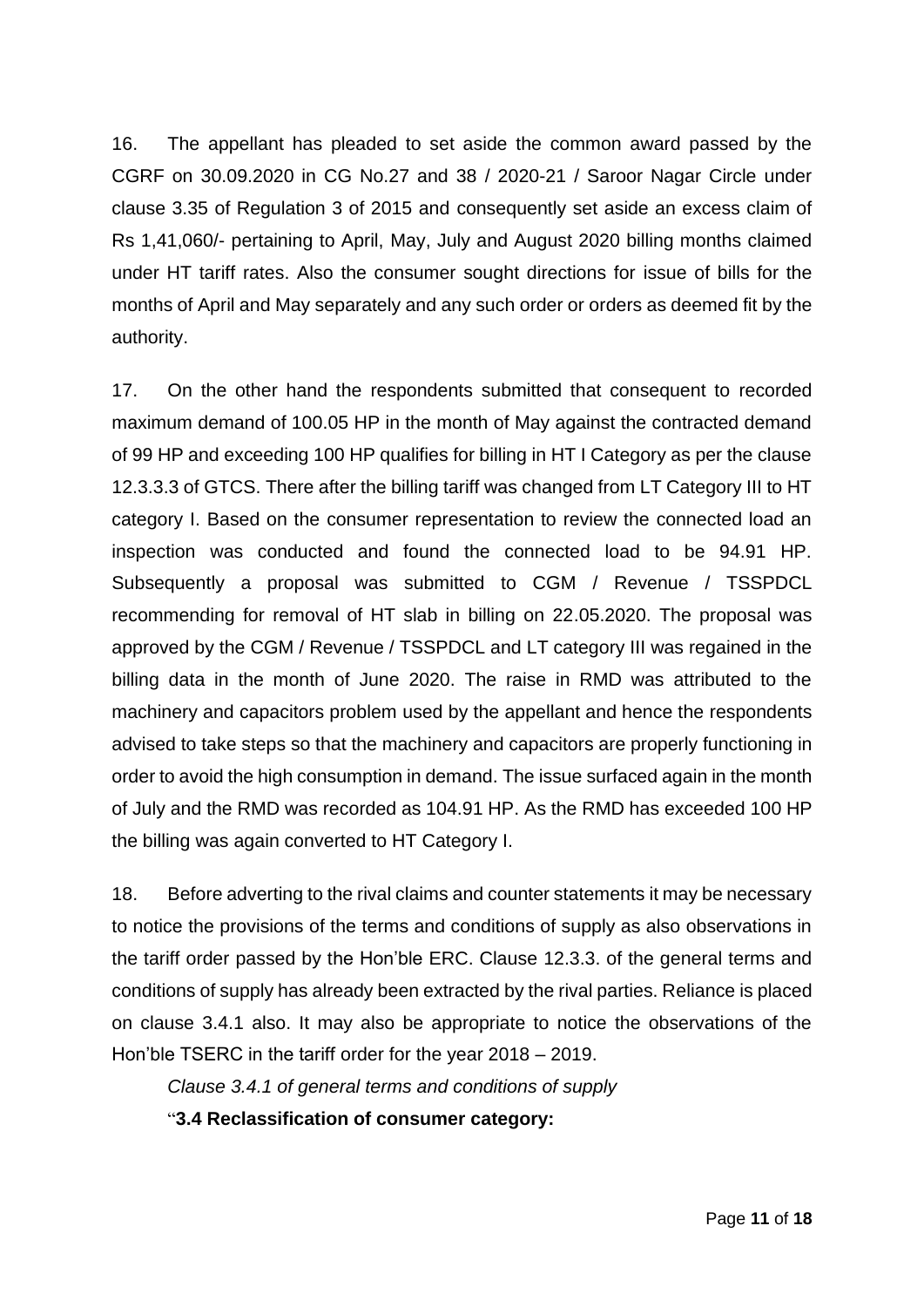3.4.1 Where a consumer has been classified under a particular category and is billed accordingly and it is subsequently found that the classification is not correct (subject to the condition that the consumer does not alter the category/purpose of usage of the premises without prior intimation to the Designated Officer of the Company), The consumer will be informed through a notice, of the proposed reclassification, duly giving him and opportunity to file any objection within a period of 15 days. The company after due consideration of the consumer's reply if any, may alter the classification and suitably revise the bills if necessary even with retrospective effect, the assessment shall be made for the entire period during which such reclassification is needed, however, the period during which such reclassification is needed cannot be ascertained, such period shall be limited to a period of twelve months immediately preceding the date of inspection.

3.4.2 If a consumer makes a written request for reclassification of his service connection (change of category) the company shall comply with the request within the time frame specified in the APERC (Licensee' standards of performance) regulation, 2004 (no. 7 of 2004)"

*Observations of the Commission in the tariff order for the year 2018 – 2019. Clause 7.3 at page 116 and 7.16 to 7.18 at pages 119 and 120.* 

"7.3. These tariffs are applicable for supply of Electricity to L.T consumers with a contracted load of 56 kW/ 75 HP and below. (However, contracted load up to 75 kW/ 100 HP will be treated as LT, for LT-III Industrial category).

7.16. The tariff is applicable for supply of electricity to Low Tension Industrial consumer with a Contracted load of 75 kW/ 100 HP and below. Industrial purpose shall mean, supply for purpose of manufacturing, processing and/or preserving goods for sale, but shall not include shops, business houses, offices, public buildings, hospitals, hotels, hostels, choultries, restaurants, clubs, theaters, cinemas, bus stations, railway stations and other similar premises, notwithstanding any manufacturing, processing or preserving goods for sale.

7.17. This tariff shall also apply to: i. Water Works & Sewerage Pumping Stations operated by the Government Departments or Co-operative Societies and pump sets of Railways, pumping of water by industries as subsidiary function and sewerage pumping stations operated by local bodies and Drinking Water filtering plants using only Reverse Osmosis (R.O.) process. ii.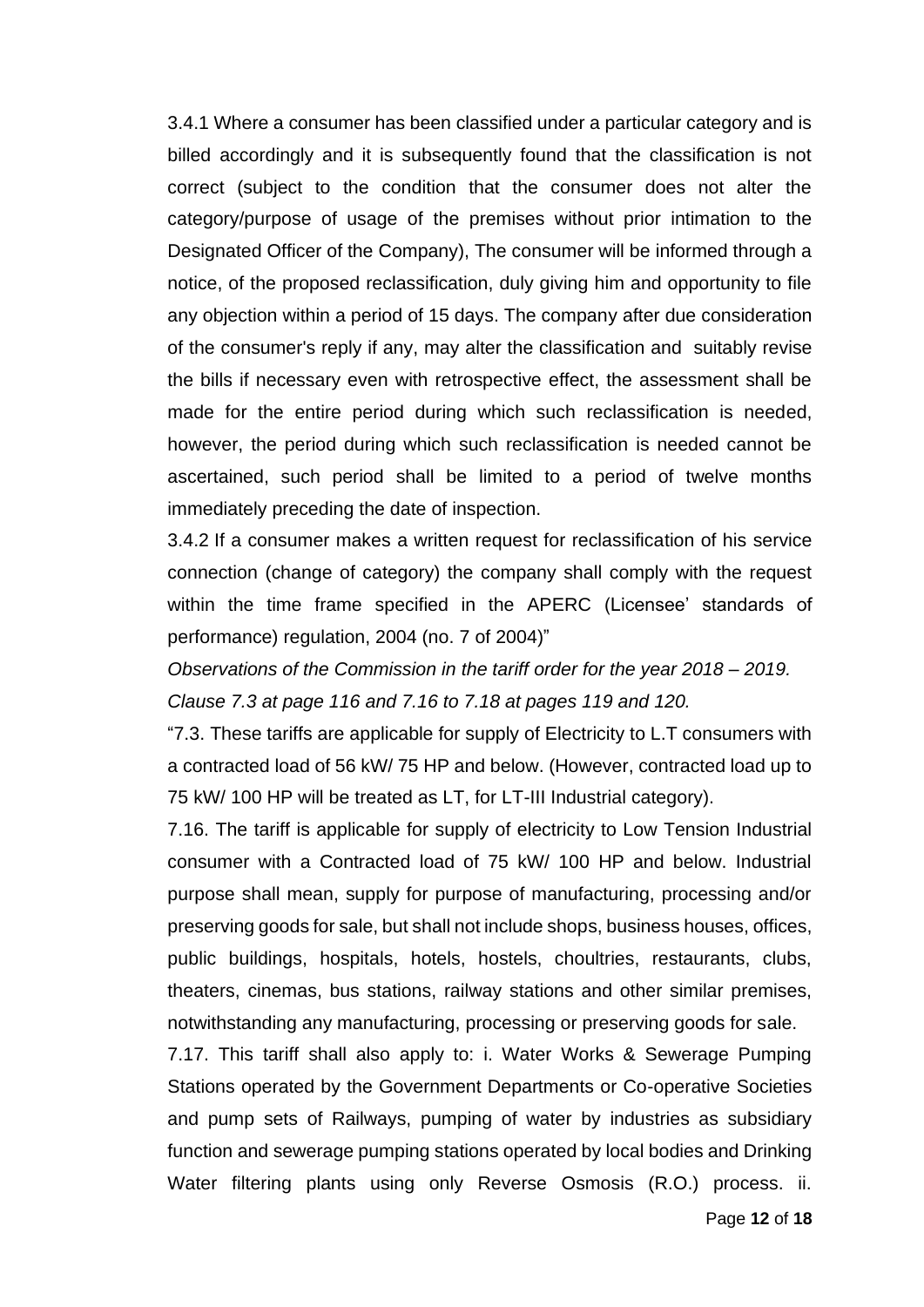Workshops (involving activity of manufacturing), bus depots of TSRTC, servicing and repairing centres of TSRTC, flour mills, oil mills, saw mills, coffee grinders and wet grinders, Ice candy units with or without sale outlets, Goshalas, grass cutting and fodder cutting units. iii. The Information Technology (IT) units identified and approved by the Consultative Committee on IT Industry (CCITI) constituted by the Government of Telangana State. iv. Newspaper printing unit. v. Poultry Farming Units. vi. Pisciculture and Prawn culture units. vii. Mushroom production units, Rabbit Farms, Sheep Farms and Goat Farms other than those coming under LT-IV with load exceeding 10 HP. viii. Sugar cane crushing.

7.18. The tariff rates for LT-III: Industry are shown below"

| Category                          | Fixed Charge (Rs. / month) |      | <b>Energy Charge</b>  |
|-----------------------------------|----------------------------|------|-----------------------|
|                                   | Unit                       | Rate | Rs./kWh Or (Rs./kVAh) |
| LT III: Industry                  |                            |      |                       |
| <b>Industries</b>                 | kW                         | 60   | 6.70                  |
| <b>Pisciculture/Prawn Culture</b> | kW                         | 21   | 5.20                  |
| Sugarcane crushing                | kW                         | 21   | 5.20                  |
| Poultry farms                     | kW                         | 50   | 6.00                  |
| Mushroom, Rabbit, Sheep and       | kW                         | 60   | 6.30                  |
| Goat farm                         |                            |      |                       |
| 1 hp = $0.75$ kW                  |                            |      |                       |
|                                   |                            |      |                       |

7.18 The Tariff rates for LT-III : Industry

For the purpose of billing, 1 kVA shall be treated as being equal to 1 kW.

"Where the metering is on HT side, 1% of total energy consumed shall be deducted from recorded energy for the purpose of billing.

• No manufacturing/ production certification shall be required, if the poultry farm has no in-house manufacturing activity such as feed mills. Poultry farms are exempted from general condition of 3 HP minimum load for releasing the service.

• No manufacturing/ production certification shall be required for drinking water filtering plants using Reverse Osmosis (R.O.) process."

Clauses 7.51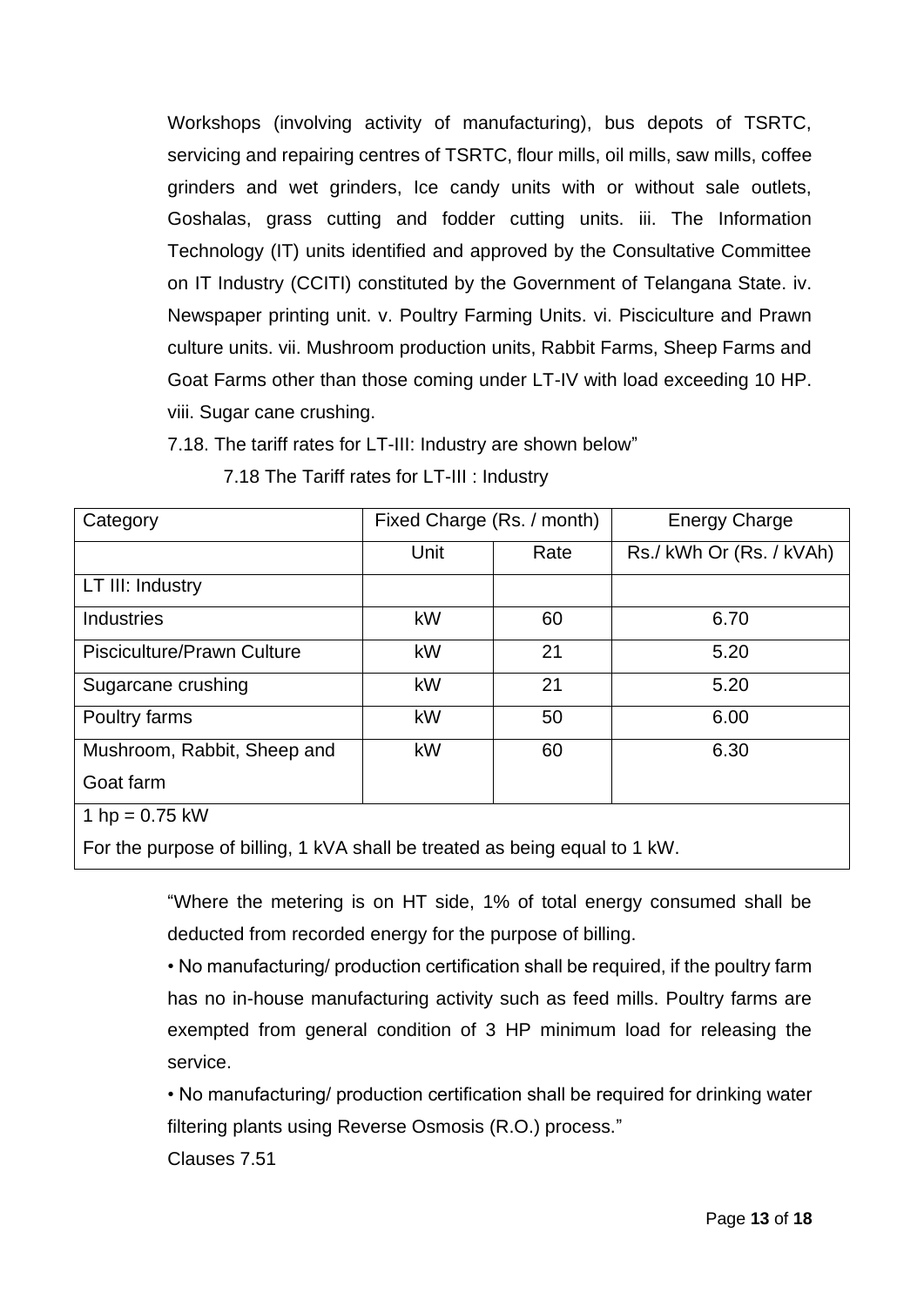"7.51. The connected load shall not exceed the contracted load specified in the agreement as per sanction accorded for the service. The fixed charges shall be computed based on the contracted Load or actual Recorded Demand whichever is higher. For the purpose of billing, 1 kVA shall be treated as being equal to 1 kW."

Clause 7.53 (iv)

"iv. Where the recorded demand of any service connection under this category exceeds the 75 kVA (1 kVA = 1 kW), such excess demand shall be billed at the demand charge prescribed under HT-I (11 kV supply)."

19. Now in the context of the above provisions and observations the grievance is required to be decided. The main contention of the appellant is that the respondents have raised a consolidated bill for the CC charges under category LT – III A (1) for the months of April and May 2020 instead of raising the separate bill for April and May 2020 billing months. The respondents charged the billing tariff rates at HT-I category instead of LT – III A (1) Category in violation of clause 3.4.1 of GTCS.

20. The consolidated bills were raised for the months of April and May 2020 for an amount of Rs. 1,58,359/-. Opposing the levy of consolidated bill, the appellant paid the balance amount by deducting Rs. 63,844/-. While opposing the bill for the month of July 2020 raised for an amount of Rs. 2,32,463/- under HT - I category (previously LT-III A (1) category), appellant made payment of the balance amount by deducting Rs. 40,565/-. Similarly, for the month of August 2020, the appellant paid the bill for an amount of Rs. 2,32,853/- by deducting an amount of Rs 36,651/-.

21. The CGRF disposed the CG Nos. 27 & 38 / 2020-21 on 30.09.2020 by rejecting the submissions of the appellant while confirming the bills issued for the months of April, May, July and August 2020 under HT Category I tariff as correct. The contention of the appellant that the respondents were over charging LT-I category based on the clause 12.3.3 of GTCS is not correct, which clause is extracted elsewhere in this order.

22. From the pleadings and arguments it is noticed that the above said clause is applicable to the LT consumers only where the total connected load is above 75 HP / 56 KW or 150 HP under LT Category III (B). It has been contended that this clause is applicable only when the connected load is detected in excess of the capacity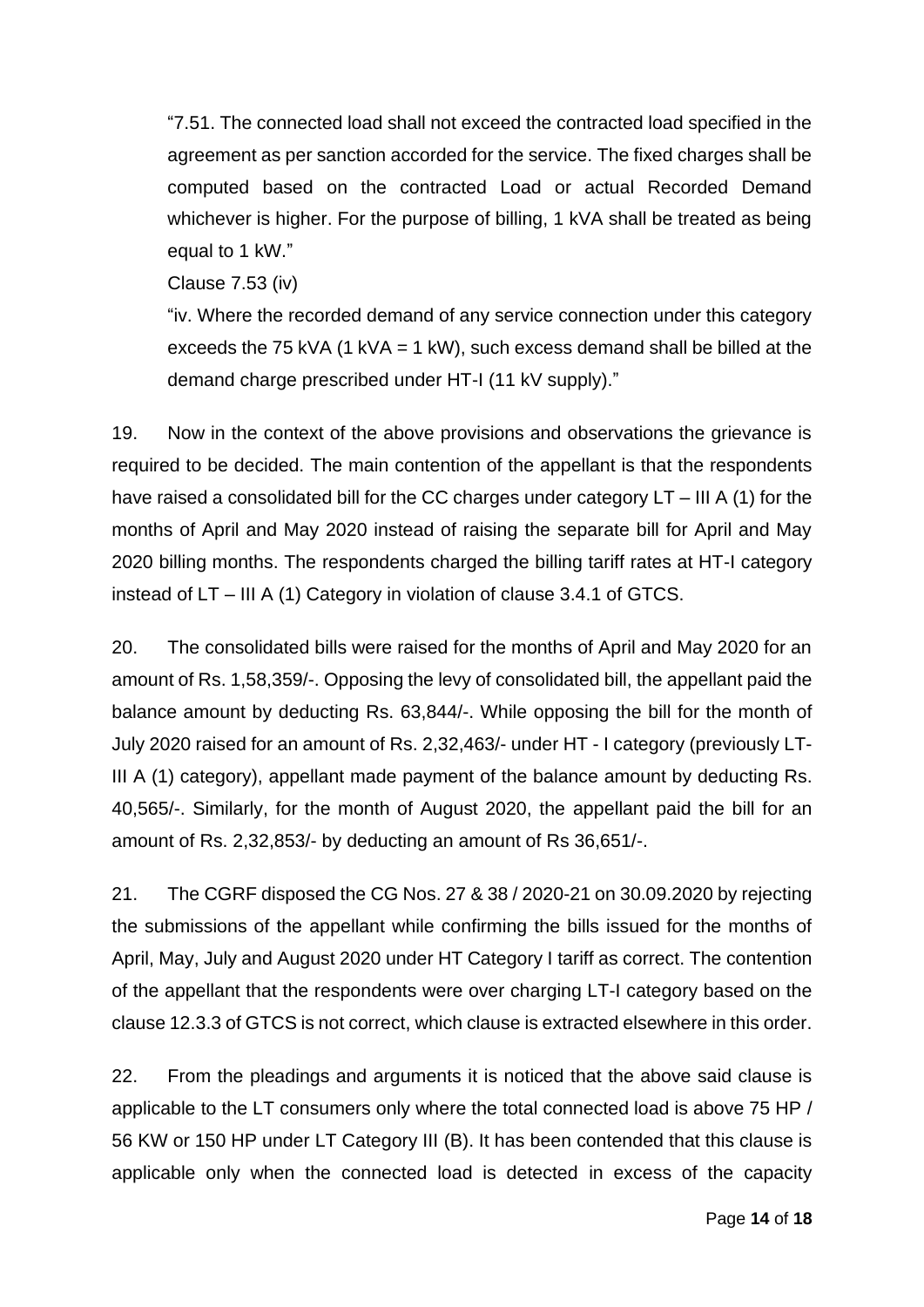mentioned above upon inspection or survey and otherwise, whereas in this particular case the recorded maximum demand (RMD) has been noticed in excess of the capacity mentioned above while taking meter readings and therefore HT tariffs were imposed contrary to LT billing. The respondents are not entitled to do so unilaterally in violation of clause 3.4.1 of the GTCS.

22. From the record it is noticed that on physical verification of the connected load the respondents themselves have admitted that the load is below the threshold level under LT III A category as confirmed by them vide Lr. No.189 dated 22.05.2020, that the connected load is 94.91 HP which is less than the threshold limit of 100 HP as observed in clause No. 7.3 at page No. 116 and clause 7.16 at page No. 119 of the tariff order dated 27.03.2018 of the Hon'ble TSERC for the financial year 2018-19 in respect of LT Supply. The change in category of a consumer on the basis of the RMD recorded in a month is neither in accordance with the tariff orders nor the general terms and conditions of supply.

23. The concerns of the consumer on the performance of the meter was considered by ADE / HT Meters / Saroor Nagar on the request of consumer. The meter was tested on 13.07.2020 and its performance was found satisfactory. The MRI data has been placed before this authority showing the history of past 12 months of maximum demand showed in the meter which is reproduced here under:-

| Date       | MD Recorded in KVA | <b>Multiplication factor</b> | MD recorded in HP<br>(KVA*2/0.75) |
|------------|--------------------|------------------------------|-----------------------------------|
| 13.07.2020 | 35.1783            | $\overline{2}$               | 93.81                             |
| 28.06.2020 | 35.9382            | $\overline{2}$               | 95.84                             |
| 15.06.2020 | 39.339             | $\overline{2}$               | 104.90                            |
| 26.05.2020 | 35.3293            | $\overline{2}$               | 94.21                             |
| 08.05.2020 | 36.5689            | 2                            | 97.52                             |
| 07.05.2020 | 34.9829            | $\overline{2}$               | 93.29                             |
| 20.04.2020 | 6.6152             | $\overline{2}$               | 17.64                             |
| 06.03.2020 | 37.5212            | $\overline{2}$               | 100.06                            |
| 01.03.2020 | 35.276             | $\overline{2}$               | 94.07                             |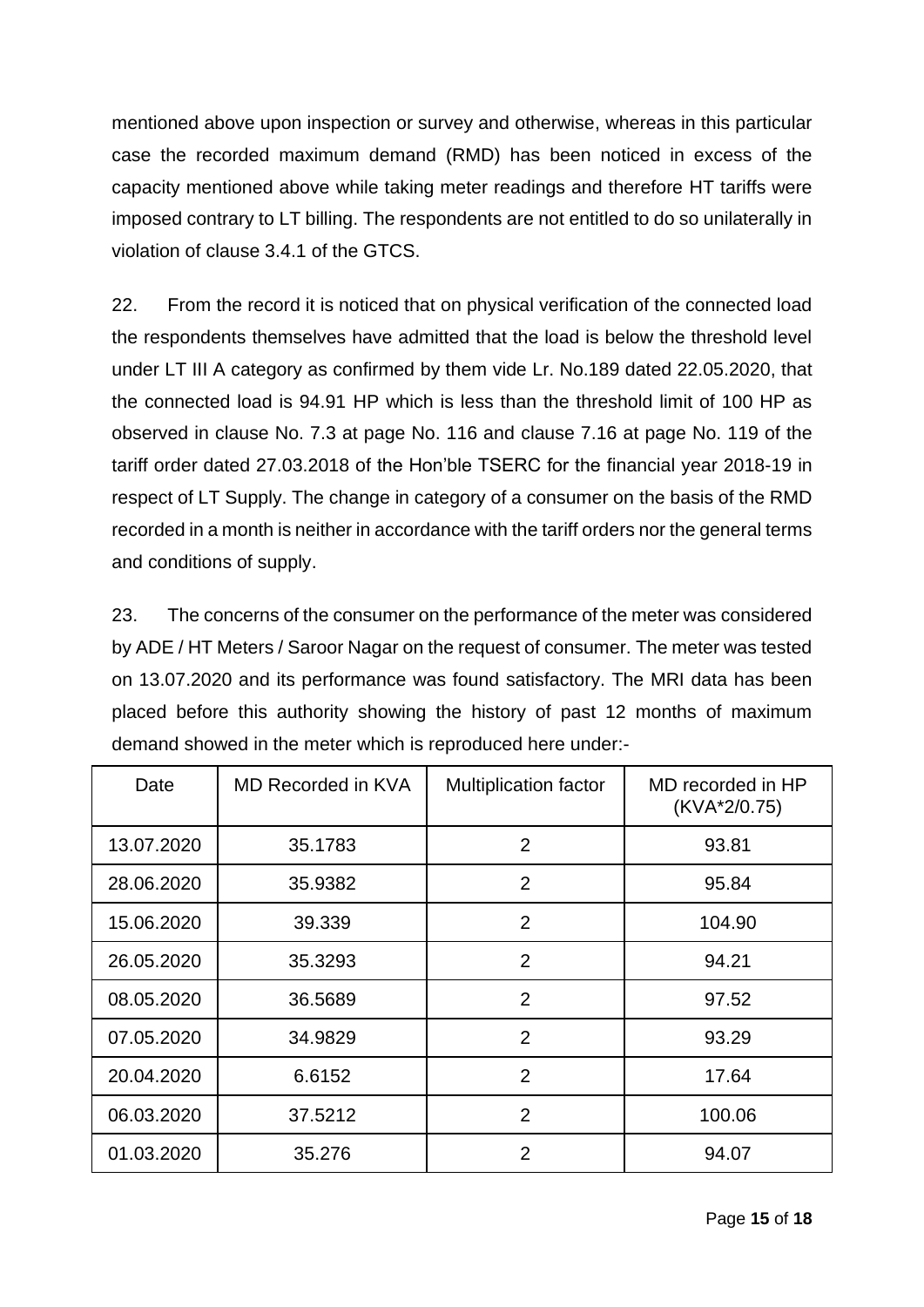| 09.02.2020 | 33.661  | 89.76 |
|------------|---------|-------|
| 29.01.2020 | 34.0763 | 90.87 |
| 19.01.2020 | 33.7716 | 90.06 |

It is noticed in the past 7 months there were only two instances exceeding 100 HP contrary to the provisions of the tariff order. Inasmuch as the consumer should have been put on notice for reclassification of the category as is required under the terms and conditions of supply. Without following the same pegging the bill in higher category is unwarranted and uncalled for.

24. One other submission that has been made by the officers of the licensee is that the billing is done in higher category once it is noticed that the RMD has been exceeded over and above the limit and billing software has been developed as such. This way of changing of category is uncalled for, as and when the RMD is recorded over and above the limit prescribed in the tariff order / GTCS immediately the provisions of the GTCS should be invoked and notice is issued. Contrary action in this case calls for interference in the matter.

25 That there may be violation of the agreement concluded with the TSSPDCL for availing supply by the appellant for connected / contracted load of 74 HP (initial) the penal charges may be natural consequence. This fact may be known to the appellant. The previous instance was a case booked against the subject service connection over excess connected load of 34 HP and total load of 108 HP on 06.04.2011 against the contracted load of 74 HP which was acknowledged by the appellant by paying the demand for excess load. Here after the appellant represented to reduce the load utilizing the one time option to remove the excess load. The request of the appellant was considered with a condition that in future, if the appellant exceeds the connected / contracted load, he has to pay the necessary charges and he has to regularise the unauthorized load. A Final assessment was also done in Dec-19 revising the total load of 108 HP to 99 HP and revised load was updated and regularised in the billing data in the month of December'2019. All the above information is borne on record as contended by the parties.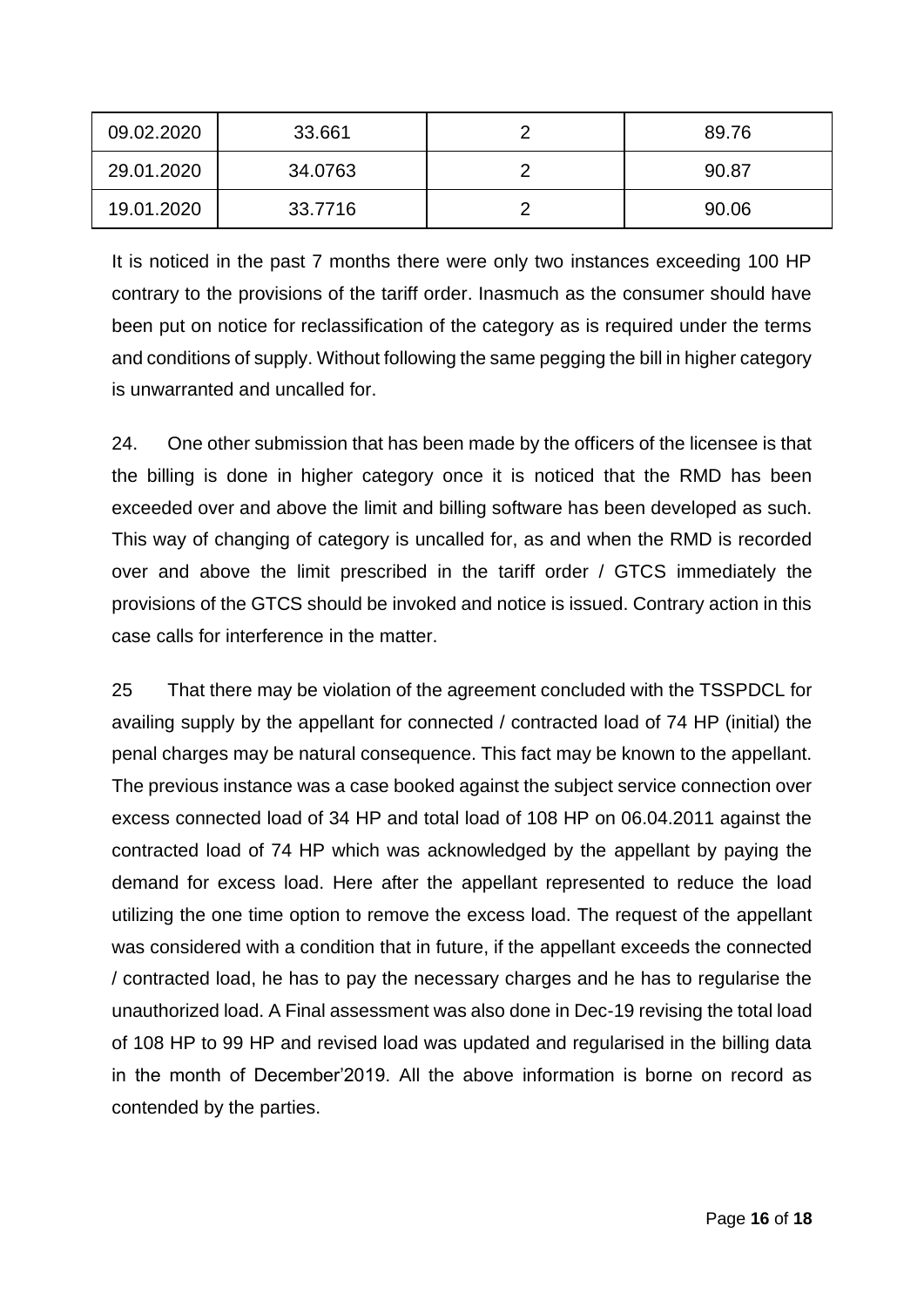26 Be that as it may, now the case arises under a new circumstance due to prevailing situation during the relevant billing months. The respondent licensee resorted to HT category tariff billing from July 2020 onwards for exceeding the threshold limit of 100 HP in May and July 2020, invoking the GTCS and more particularly clause 12.3.3 and tariff order for FY 2018-19, the relevant portion being Part A LT tariffs. Further following the directions of the Hon'ble TSERC guidelines during the lockdown period the consolidated bills were issued for the months of April and May 2020. While doing so, the officers of the licensee have failed to give effect to the other provisions of the GTCS, in effecting change of category of the consumer.

27. The appellant has righty contended that there is a mistake in arriving at the actual maximum demand in the bill dated 07.05.2020 wherein the RMD was shown as 75.04 KVA (100.05 HP) whereas it was claimed that the actual demand was 73.49 KVA (97.99 HP) as per the consumption, billing, collection and arrears particulars of EBS sheet for the month of April' 2019. In view of the above, converting connection to the HT category tariff rate is not correct. In view of RMD being below 99 HP during the period Sep 2019 to Oct 2020 except July 2020 the claim of HT category tariff rates during the said period is not correct and illegal. That the RMD cannot be treated as connected load in this particular case as the officers of the licensee themselves have certified that there is no connect load in excess of 100 HP. Therefore, the recorded demand for that particular month cannot be applied for the purpose of billing only contrary to the physically connected load of the machinery in the premises of the consumer.

28. The consumer sought to rely on the decision of the Hon'ble High Court in W. P. No 6493 of 2016. This judgment of the Hon'ble High Court substantially applies in the case of the petitioner. As also clause 3.4.1 of the GTCS applies to this case which reasoning is reflected in the said judgment. It is pertinent to take notice of the fact that Hon'ble High Court in W P. Nos. 2185 of 2008 and 14980 of 2007 gave similar finding with regard to change of category. This authority is bound to follow the law as rendered as the same is the law laid down by the court of record and superior forum.

29. The CGRF sought to give a finding that the clause on reclassification would not apply and the same cannot be invoked. With due respect to the CGRF that understanding is erroneous in the facts and circumstances of the case.